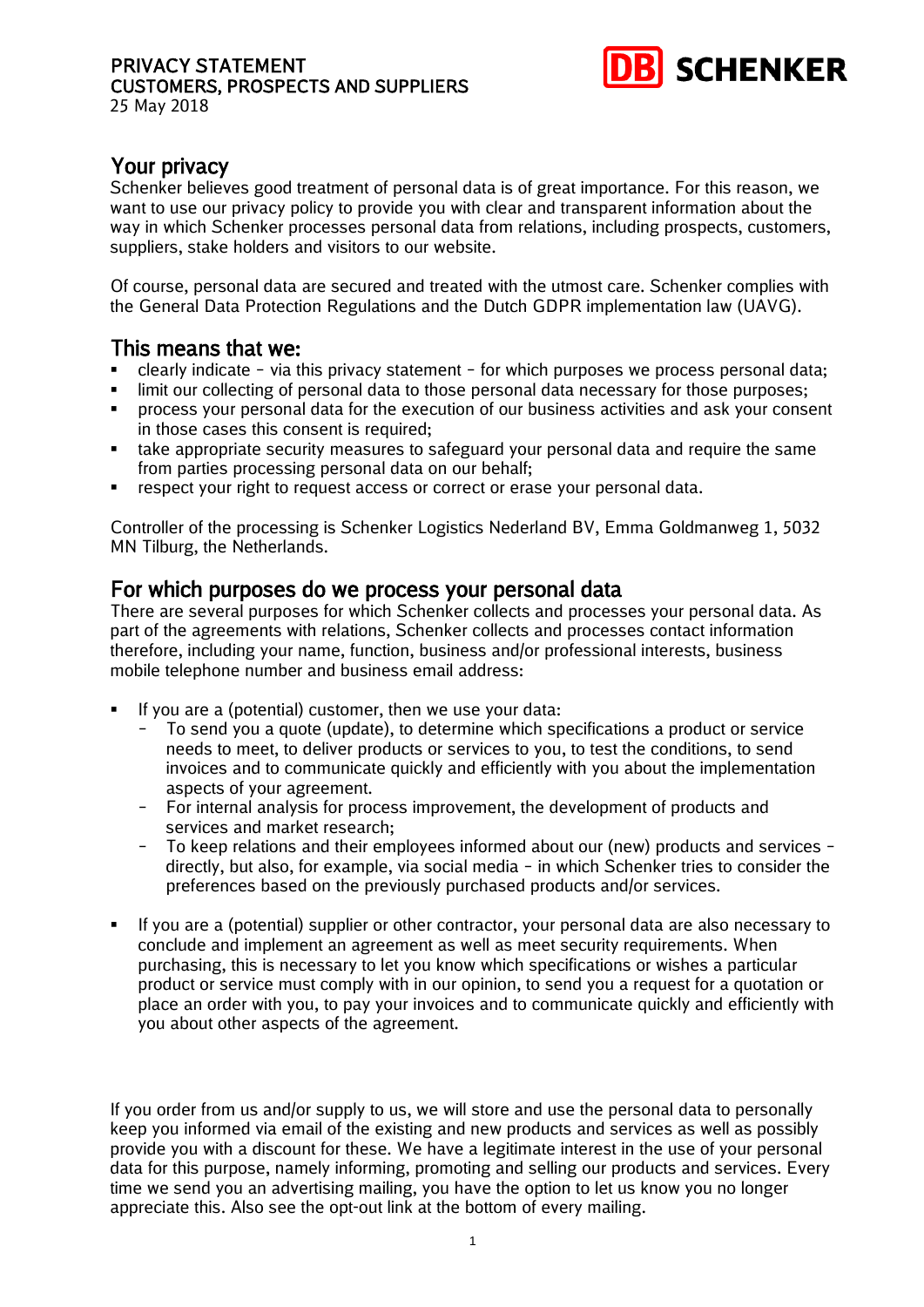

If you are a one-time customer with us, we will only send you advertising messages if you have given us permission to do so.

Because of our security regulations, we must check your identification when you visit our locations and / or carry out (transport) services on our behalf. We do not make a copy, but, depending on the security level of the location concerned, we may register the type of identification and the number of the identification document. We do not store these data longer than necessary.

You are not required to provide your personal data. If you do not or insufficiently supply personal data to us, it is possible that we can not execute the aforementioned actions or can not supply the requested services.

### Newsletter and contact form

We could send you a newsletter in which we inform interested parties about products and/or services. Your email address is only added to the list of subscribers with prior consent. Every newsletter contains a link through which you can opt-out. If you fill in a contact form on the website or send us an email, the data you send us will be stored for as long as is necessary according to the nature of the form or is necessary to fully respond to the content of the email and the handling thereof.

Your email address is also used for sending information about (new) products and services by Schenker if you have given consent for this. You can always withdraw this consent by using the opt-out link in the received email message or by sending an email to Schenker.

## Publication

We treat your personal data confidentially and do not publish them.

#### Disclosure of personal data to third parties

Your data are only shared with third parties if this is necessary for carrying out a product or service agreed upon with you or your company or if there is a legal obligation to do so.

## **Security**

To prevent unauthorised persons from obtaining access to your personal data, Schenker uses technical and organisational security procedures. These procedures guarantee an appropriate level of security, paying attention to the types of processing and the nature of the personal data to be protected.